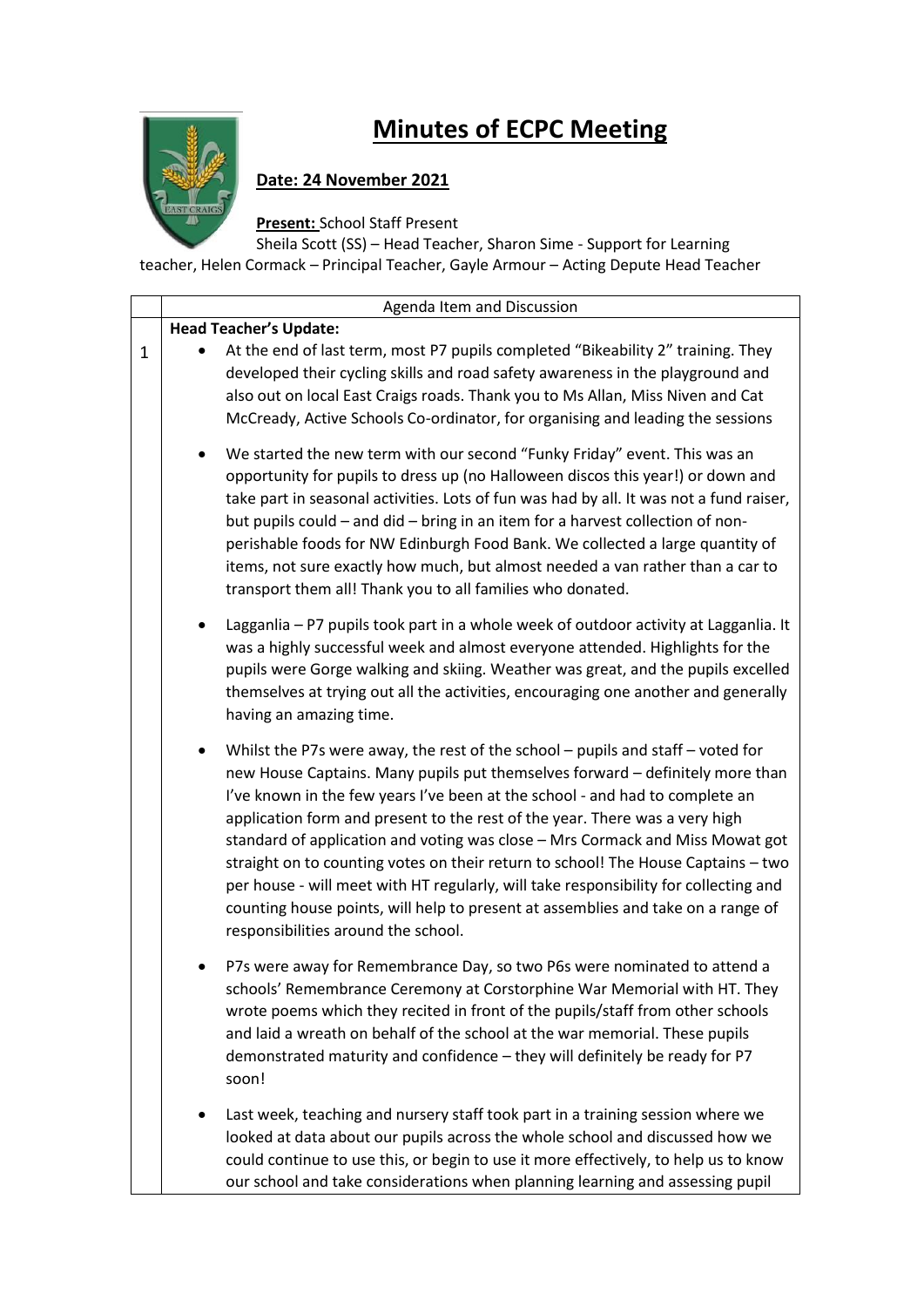|                | progress. Mrs Armour spent a lot of time analysing data from SEEMiS, which she<br>then put into a Who Wants to be a Millionaire type quiz. Staff were interested to<br>learn that, amongst our pupils, 29 different languages are spoken, and 6 faiths<br>and 14 ethnicities are represented, demonstrating what a diverse school we are.<br>We have been successful in applying for some additional funding to help support<br>$\bullet$<br>pupils affected by COVID restrictions, particularly the two lockdowns. We will be<br>using the money to fund outdoor learning sessions run by Earth Calling. Earth<br>Calling already work with East Craigs pupils at their after-school wildlife club.<br>Small groups will be given the opportunity to learn outdoors during weekly<br>sessions. This will help to develop their knowledge and appreciation of the local<br>natural and built environment, develop confidence, teamwork, problem-solving<br>skills and foster improved physical and emotional wellbeing |
|----------------|------------------------------------------------------------------------------------------------------------------------------------------------------------------------------------------------------------------------------------------------------------------------------------------------------------------------------------------------------------------------------------------------------------------------------------------------------------------------------------------------------------------------------------------------------------------------------------------------------------------------------------------------------------------------------------------------------------------------------------------------------------------------------------------------------------------------------------------------------------------------------------------------------------------------------------------------------------------------------------------------------------------------|
|                | Christmas - plans for Christmas at EC are well under way. We have booked an<br>$\bullet$<br>online Panto, paid for by the generosity of the PTA and there will be Christmas<br>parties for individual classes. Also, the "Coorie-In" author and illustrator sessions<br>organised by Scottish Book Trust as part of a cluster initiative. Some artwork is<br>being planned, including a PTA fundraiser where pupils will create a A4 picture to<br>be framed and bought as a lovely Christmas present.                                                                                                                                                                                                                                                                                                                                                                                                                                                                                                                 |
| $\overline{2}$ | <b>Sensory Room</b><br>Mrs Sime spoke about the transition from The Zone to a space which would support<br>children, particularly those with additional support needs. The uses for this room will be<br>quite wide ranging.<br>Mental health of children has declined, especially during the pandemic.<br>Vision for this room is it will be available for ALL children. Not a "crisis room". Idea would<br>be that we would timetable each class with PSA support.<br>Fundraising would be needed to raise c£9k as a community.<br>Leeann suggested an egg box challenge to raise some funds.                                                                                                                                                                                                                                                                                                                                                                                                                        |
| 3              | <b>Communication Policy</b><br>SS update – recognition that communication can be a challenge.<br>SS provided a draft of the policy<br>Reiterated SLA for comms-5 days for complaints and 10 days for general queries<br>Action - SS to add the SLA to the bottom of the document and send to all parents                                                                                                                                                                                                                                                                                                                                                                                                                                                                                                                                                                                                                                                                                                               |
| 4              | <b>Covid Restrictions</b><br>SS - Due to a rise in cases and based on NHS advice we have reverted on 3 areas to try<br>and reduce the risk:<br>Stopped using Dining Hall (back in classroom for lunches)<br>Zones for playground<br>$\bullet$<br>PE is out door where possible<br>$\bullet$                                                                                                                                                                                                                                                                                                                                                                                                                                                                                                                                                                                                                                                                                                                            |
|                | There is a threshold level within schools and Covid advice from the Council and NHS<br>Health Protection team has been taken. This kicked in last week when SS reported the                                                                                                                                                                                                                                                                                                                                                                                                                                                                                                                                                                                                                                                                                                                                                                                                                                            |